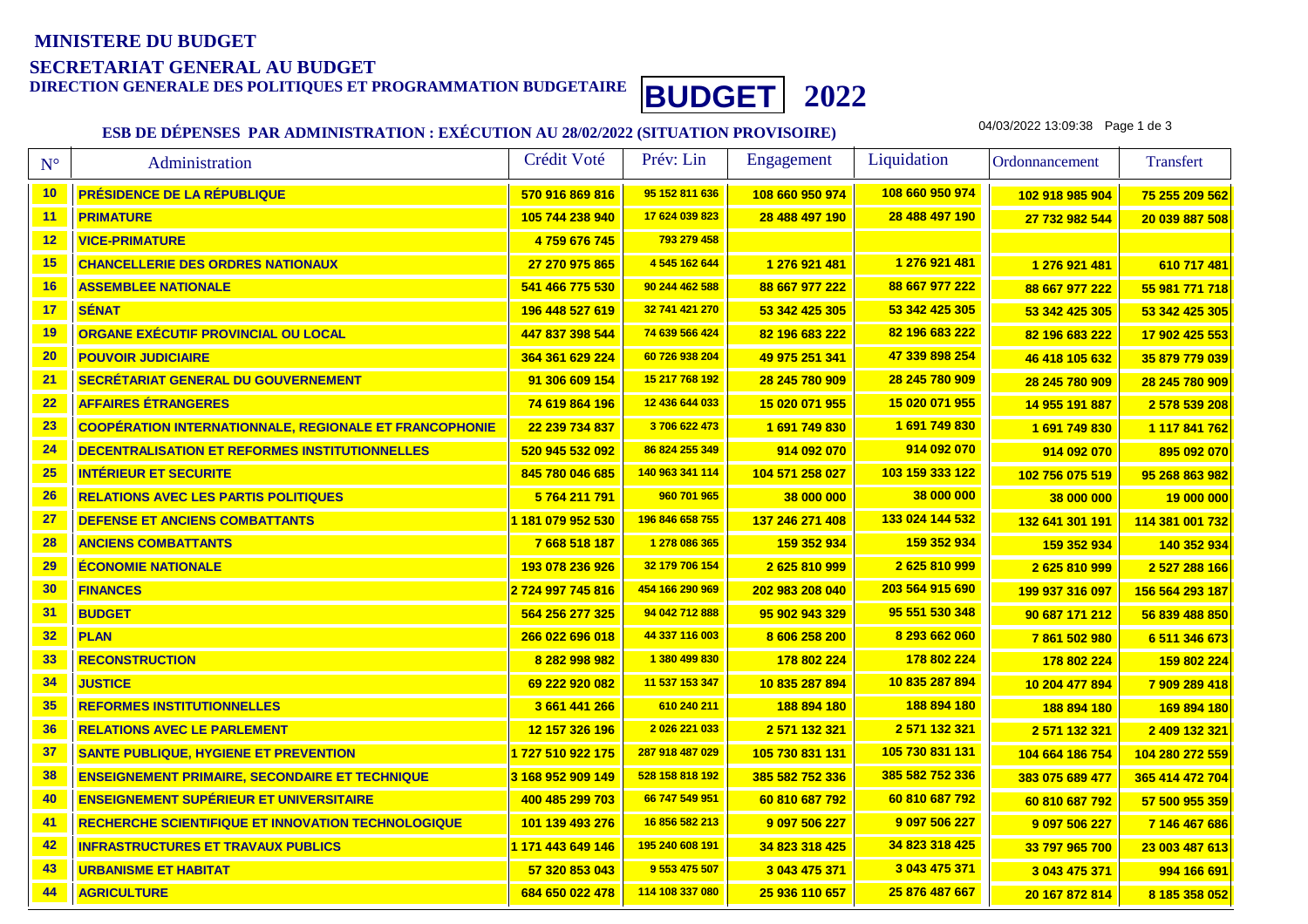## **ESB DE DÉPENSES PAR ADMINISTRATION : EXÉCUTION AU 28/02/2022 (SITUATION PROVISOIRE)**

04/03/2022 13:09:39 Page 2 de 3

| $N^{\circ}$ | Administration                                                   | Crédit Voté     | Prév: Lin       | Engagement     | Liquidation    | Ordonnancement | Transfert      |
|-------------|------------------------------------------------------------------|-----------------|-----------------|----------------|----------------|----------------|----------------|
| 45          | DÉVELOPPEMENT RURAL                                              | 641 719 900 801 | 106 953 316 800 | 11 281 516 951 | 11 281 516 951 | 3 396 389 340  | 3 102 389 340  |
| 46          | <b>INDUSTRIE</b>                                                 | 58 918 188 874  | 9819698146      | 2 920 017 572  | 2 721 076 922  | 1 423 924 922  | 1 329 924 922  |
| 47          | <b>COMMERCE EXTÉRIEUR</b>                                        | 45 293 868 483  | 7 548 978 081   | 3 137 156 555  | 3 137 156 555  | 3 137 156 555  | 2 701 543 002  |
| 48          | <b>MINES</b>                                                     | 33 598 709 196  | 5 599 784 866   | 2 496 913 055  | 2 295 113 055  | 1857885553     | 1 132 594 090  |
| 49          | <b>HYDROCARBURES</b>                                             | 23 591 121 188  | 3 931 853 531   | 997 031 354    | 997 031 354    | 997 031 354    | 903 031 354    |
| 50          | <b>RESSOURCES HYDRAULIQUE ET DE L'ELECTRICITE</b>                | 560 498 559 968 | 93 416 426 661  | 3 195 622 847  | 3 195 622 847  | 2897632847     | 2 316 272 282  |
| 51          | <b>TRANSPORTS ET VOIES DE COMMUNICATION</b>                      | 435 347 172 577 | 72 557 862 096  | 4 627 234 880  | 4 627 234 880  | 4 627 234 880  | 4 003 234 880  |
| 52          | POSTES, TELECOMMUNICATIONS ET NOUVELLES TECHNOLOGIES D           | 60 393 367 361  | 10 065 561 227  | 1 654 422 353  | 1418 038 535   | 1 355 727 158  | 1 033 224 902  |
| 53          | <b>COMMUNICATION ET MEDIAS</b>                                   | 98 161 540 128  | 16 360 256 688  | 18 446 151 927 | 18 446 151 927 | 18 446 151 927 | 13 345 765 925 |
| 54          | <b>DROITS HUMAINS</b>                                            | 10 060 739 079  | 1676 789 847    | 2 014 758 181  | 1953 108 181   | 567 184 787    | 398 750 292    |
| 55          | <b>AFFAIRES FONCIERES</b>                                        | 15 897 702 692  | 2649617115      | 1951906812     | 1 906 497 049  | 1896 037 286   | 1 436 947 268  |
| 56          | <b>ENVIRONNEMENT ET DEVELOPPEMENT DURABLE</b>                    | 131 002 166 873 | 21 833 694 479  | 4 478 126 815  | 4 478 126 815  | 4 478 126 815  | 3 583 698 604  |
| 57          | <b>TOURISME</b>                                                  | 29 650 536 756  | 4 941 756 126   | 1 652 570 852  | 1 566 171 803  | 1 427 896 421  | 1 169 093 838  |
| 58          | <b>CULTURE ET ARTS</b>                                           | 49 955 695 677  | 8 325 949 280   | 4 696 330 788  | 4 558 614 362  | 4 487 179 199  | 4 380 100 338  |
| 59          | JEUNESSE ET INITIATION A LA NOUVELLE CITOYENNETE                 | 36 865 241 998  | 6 144 207 000   | 3 633 504 044  | 3 633 504 044  | 3 633 504 044  | 2 628 504 044  |
| 60          | <b>SPORTS ET LOISIRS</b>                                         | 32 743 336 927  | 5 457 222 821   | 10 962 917 831 | 10 962 917 831 | 9 473 053 168  | 3 057 753 552  |
| 61          | <b>FONCTION PUBLIQUE</b>                                         | 279 428 050 289 | 46 571 341 715  | 24 453 514 766 | 24 453 514 766 | 24 453 514 766 | 23 956 877 542 |
| 62          | <b>EMPLOI, TRAVAIL ET PREVOYANCE SOCIALE</b>                     | 40 870 282 800  | 6811713800      | 2 516 741 432  | 2 516 741 432  | 2 484 160 432  | 2 390 160 432  |
| 63          | <b>PREVOYANCE SOCIALE</b>                                        | 10 097 596 833  | 1682932806      | 560 245 426    | 533 120 626    | 461 191 176    | 442 191 176    |
| 64          | <b>AFFAIRES SOCIALES</b>                                         | 71 954 216 037  | 11 992 369 340  | 7 666 173 910  | 7666173910     | 7666173910     | 6 207 423 910  |
| 65          | <b>GENRE, FAMILLE ET ENFANT</b>                                  | 265 491 350 652 | 44 248 558 442  | 2 963 368 243  | 2925326243     | 2836183030     | 1 364 454 067  |
| 68          | <b>PERSONNES VIVANTS AVEC HANDICAP</b>                           | 6 972 542 628   | 1 162 090 438   | 993 847 350    | 591 969 600    | 386 052 160    | 75 000 000     |
| 69          | <b>INTEGRATION REGIONALE</b>                                     | 8 281 102 637   | 1 380 183 773   | 1 560 114 662  | 1 560 114 662  | 1 498 646 175  | 922 924 643    |
| 70          | <b>ACTIONS HUMANITAIRES ET SOLIDARITE NATIONALE</b>              | 83 887 506 744  | 13 981 251 124  | 11 273 735 191 | 11 273 735 191 | 11 149 508 702 | 2 903 209 752  |
| 71          | <b>NUMERIQUE</b>                                                 | 53 567 141 219  | 8 927 856 870   | 928 795 190    | 864 972 690    | 864 972 690    | 578 865 342    |
| 74          | <b>PORTEFEUILLE</b>                                              | 29 168 682 357  | 4 861 447 060   | 1 014 012 906  | 1 014 012 906  | 1 014 012 906  | 720 012 906    |
| 76          | <b>COMITE NATIONAL DE SUIVI DE L'ACCORD DE LA St SYLVESTRE</b>   | 4 593 026 166   | 765 504 361     | 747 210 366    | 747 210 366    | 347 210 366    | 347 210 366    |
| 77          | <b>COMMISSION ELECTORALE NATIONALE INDEPENDANTE</b>              | 581 709 843 352 | 96 951 640 559  | 52 120 858 749 | 52 120 858 749 | 52 120 858 749 | 4 035 078 566  |
| 78          | <b>FORMATION PROFESSIONNELLE, ARTS ET METIERS</b>                | 65 090 342 301  | 10 848 390 384  | 2 208 121 690  | 2 208 121 690  | 2 208 121 690  | 2 114 121 690  |
| 79          | <b>CONSEIL ÉCONOMIQUE ET SOCIAL DE LA REPUBLIQUE</b>             | 28 985 019 959  | 4830836660      | 1 525 010 018  | 1 525 010 018  | 1 525 010 018  | 520 910 822    |
| 80          | <b>CONSEIL SUPÉRIEUR DE L'AUDIO-VISUEL ET DE LA COMMUNICATIO</b> | 7808473833      | 1 301 412 306   | 916 994 420    | 595 788 234    | 561 841 574    | 561 841 574    |
| 81          | <b>COMMISSION NATIONALE DES DROITS DE L'HOMME</b>                | 9 721 422 782   | 1620 237 130    | 925 905 668    | 925 905 668    | 738 269 918    | 719 269 918    |
| 82          | <b>PECHE ET ELEVAGE</b>                                          | 214 034 443 257 | 35 672 407 210  | 641 689 586    | 641 689 586    | 516 105 124    | 345 411 254    |
| 83          | <b>AFFAIRES COUTUMIERES</b>                                      | 20 214 063 074  | 3 369 010 512   | 2 860 474 044  | 2 860 474 044  | 2 860 474 044  | 2 841 474 044  |